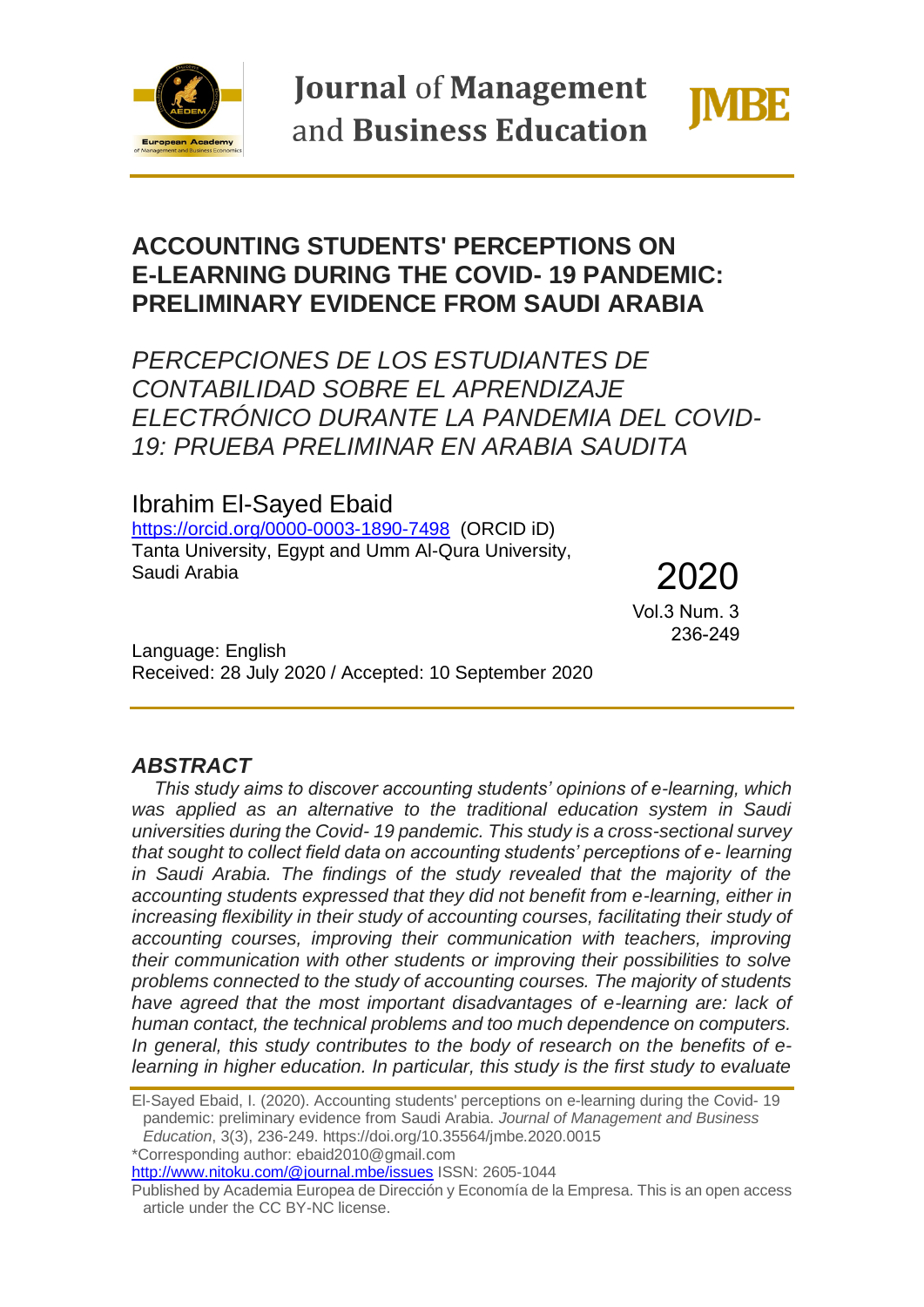*the decision of the Ministry of Higher Education in Saudi Arabia to implement elearning as a complete alternative to the traditional education system.*

### *KEYWORDS*

Saudi Arabia, E- learning, accounting students, accounting, emerging countries

### **RESUMEN**

Este estudio tiene como objetivo descubrir las opiniones de los estudiantes de contabilidad sobre el aprendizaje electrónico aplicado, como una alternativa al sistema educativo tradicional, en las universidades sauditas durante la pandemia Covid-19. Este estudio es una encuesta transversal que buscó recopilar datos de campo sobre las percepciones de los estudiantes de contabilidad sobre el aprendizaje electrónico en Arabia Saudita. Los hallazgos del estudio revelaron que la mayoría de los estudiantes de contabilidad expresaron que no se beneficiaron del e-learning, ya sea para aumentar la flexibilidad en sus estudios de contabilidad, facilitar sus estudios, mejorar su comunicación con los profesores, mejorar su comunicación con otros estudiantes o mejorar sus posibilidades para resolver problemas relacionados con los estudios de contabilidad. La mayoría de los estudiantes han coincidido en que las desventajas más importantes del e-learning son: la falta de contacto humano, los problemas técnicos y la dependencia excesiva de los ordenadores. En general, este estudio contribuye al cuerpo de investigación sobre los beneficios del elearning en la educación superior. En particular, este estudio es el primero que evalúa la decisión del Ministerio de Educación Superior de Arabia Saudita de implementar el e-learning como una alternativa completa al sistema educativo tradicional.

### **PALABRAS CLAVE**

Arabia Saudita, e-learning, estudiantes de contabilidad, contabilidad, países emergentes

# **INTRODUCTION**

Traditionally, learning has been assumed to take place in a classroom or faceto-face environment where the instructor and students are physically together. But not all students learn the same way and for the sake of flexibility, the traditional approach is not ideal for all students. Therefore, the notion that learning only takes place in face-to-face environments has since been challenged and overtaken by the use of the internet and network technologies to provide a means of communication to learners wherever they are located (Basak et al., 2018). It is argued that the achieved outcomes from the traditional education are quite often far from ideal, so the institutions have to find a new way of learning and developing a new system to manage the flow of knowledge (Liu and Wang, 2009). The development of multimedia and information technologies, as well as the use internet as a new technique of teaching, has made radical changes in the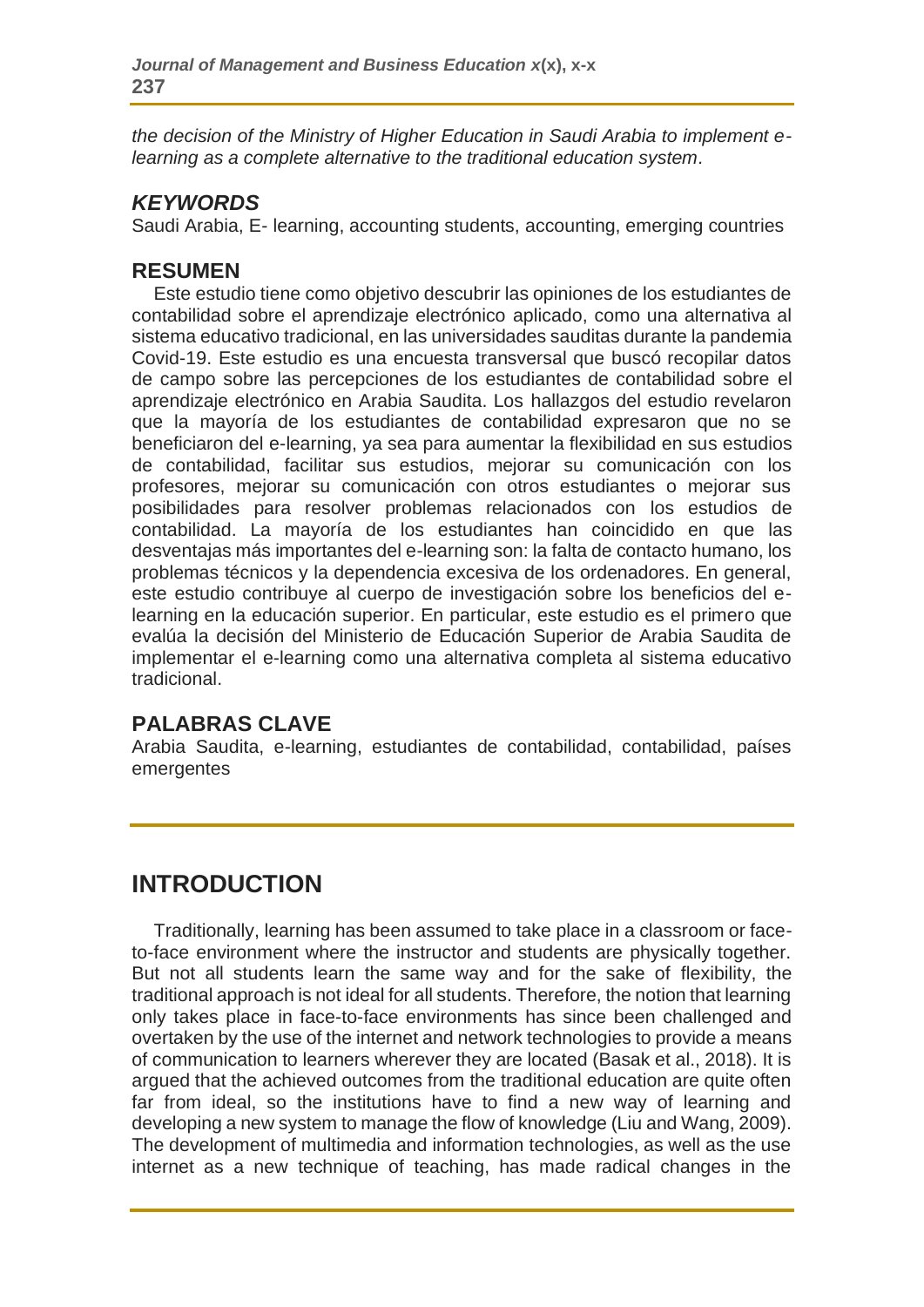traditional process of teaching and has generated more choices for today's education (Wang et al. 2007). E-learning is a significant model of learning, it facilitates the delivery of education and training to anyone, anytime and anywhere. E-learning or virtual learning environment can be defined as a provision of a web-based communication medium, which enable students to access different learning tools, such as program information, course content, teacher assistance, discussion boards, document sharing systems, and learning resources at their own convenience (Van Raaij and Schepers, 2008). Algahtani, (2011) distinguishes three distinct models of using e-learning in education. First model is the "adjunct e-Learning", where e-Learning is employed as an assistant in the traditional classroom providing relative independence to the learners or students. The second model is the blended e-learning, where the delivery of course materials and explanations is shared between traditional learning method and e-learning method in the classroom setting. The third mode is the online learning which is devoid of the traditional learning participation or classroom participation. In this model, the e-learning is total so that there is maximum independence of the learners or students.

Questions are being raised about the trade-offs in switching from traditional classroom-based learning to e-learning. One stream of researchers has focused on the advantages of e-learning, for example, Zhang et al. (2006) stresses that e-learning permits the exploration of much flexible learning ways with much reduced need for travel to go to classes. E-learning, according to Zhang et al (2006), via interactive video facility, permits learners to watch all activities that are conducted in the classroom and also listen to instructors as many times as needed. Amer (2007) notes that e-learning increases satisfaction and decreases stress among students and teachers. Wagner et al. (2008) show that e-learning makes available extra prospects for interactivity between students and teachers during content delivery. Smedley (2010) argues that the adoption of e-learning provides the institutions as well as their students or learners the much flexibility of time and place of delivery or receipt of learning information. Mastilak (2012) argues that e-learning provides facilities for sharing of learning resources and easy interaction among learners and teachers. Other e-learning software also provide immediate result on student performance which makes it easier for students to track their progress. Aljawrneh (2020) argues that e-learning facilitates quick dissemination of new processes and techniques globally, thereby mitigating geographic challenges. Also, as travelling is reduced, time saving is achieved and educational cost is lowered.

In spite of the previous advantages of e-learning, there are questions raised about its quality and effectiveness. The traditional approaches of teaching including lecturing and class discussion with minimum access to technologybased learning environment can provide more interaction between the teachers and their students as well as among the students themselves. According to Mayes (2002), the most noticeable condemnation of e-learning is the complete absence of vital personal interactions, not only between learners and instructors, but also among colleague learners. Since tests for assessments in e-learning are possibly done with the use of proxy, it will be difficult, if not impossible to control or regulate bad activities like cheating. E-learning may also probably be misled to piracy and plagiarism, predisposed by inadequate selection skills, as well as the ease of copy and paste (Arkorful and Abaidoo, 2014). Other studies show that the heavy reliance on computers that e-learning brings resulted in some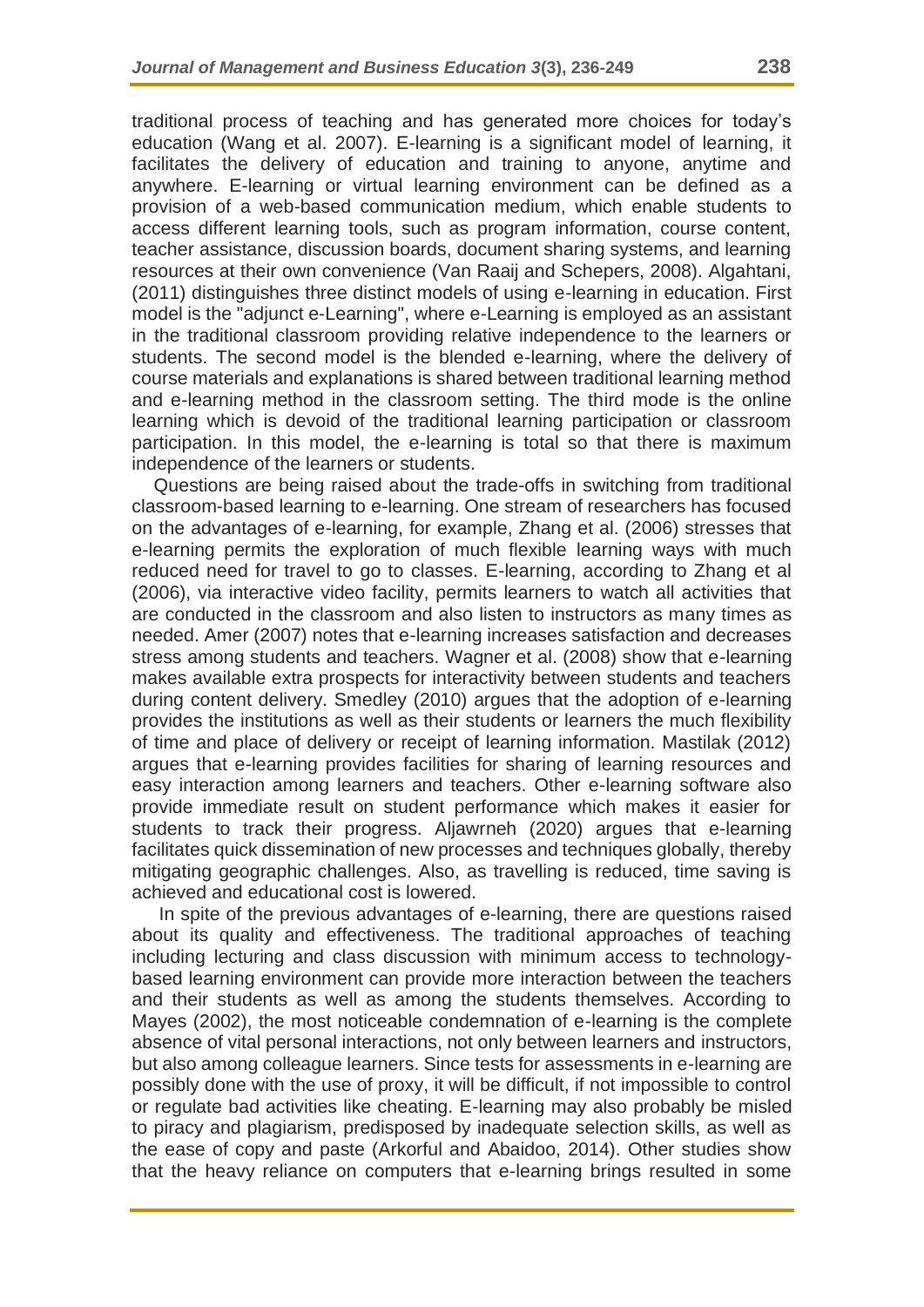potential risks such as the possibility that learners do not have the devices that helping them in learning. Poor internet connection and unavoidable general random faults also can interrupt learning (Hameed et al, 2008; Klein and Ware, 2003; Dowling et al, 2003; Almosa, 2002). Caporarello et al (2018) documented that students are still confused with regard to the meaning of e-learning and have only limited awareness of its potentialities. They also showed that there is still a high percentage of students who haven't used e-learning yet and who are uninterested in using it. So, there are still many areas to work on to make elearning really works.

Saudi Arabia has long history with e- learning. Distance learning was first widely adopted in Saudi Arabia in the early 1990s and further grew in size in the decades that followed with the expansion of the internet and technology. The Saudi government has launched a national plan for the utilization of information technology (IT). As a part of its ongoing endeavor, the Saudi Ministry of Education established the "National Centre of E-learning and Distance Education" in 2007 to fulfill the following goals:

- To offer several specialized training programs in e-learning and distance education.
- To develop infrastructure for e-learning.
- To collaborate with higher education, government and corporate partners. to solve e-learning problems.
- To provide complete e-learning solutions.
- To develop QA standards for e-learning.
- To develop rules and regulations for e-learning.
- To establish awareness of e-learning programs

In last years, all Saudi universities have established a deanship of electronic education to better support the development of e-learning and distance education technologies, supporting the university teaching staff and help them to become proficient in developing and providing online-based learning programs and courses, and developing an intuitive and active learning environment, by adopting such systems as the "Learning Management System (LMS)", and "Managed Learning Environment (MLE)". Despite the Saudi government's support for elearning, it is noticeable that traditional learning model which takes place within the classroom and involves face-to-face interactions between the student and the teacher is the most common model in higher education institutions in Saudi Arabia. In fact, the use of e-learning in Saudi universities is completely optional for the teacher, whether in terms of the number of e-learning tools that are used or the number of courses or parts of the courses in which these tools are used. Therefore, it is not strange to note that a large number of teachers do not use elearning at all, and that a number of them do not know any information about elearning (Al-Ismaiel, 2013). Many researchers have presented some factors that limit the adoption and implementation of e-learning in Saudi universities, for example, Alharbi and Lally (2017) highlight some of these factors such as lack of training, lack of institutional support and lack of awareness of prospective advantages yielded by developing and implementing e- learning programs and related technologies into the educational establishment and its teaching practice and curriculum**.**

In mid-February 2019, with the beginning of the Covid-19 pandemic, and as a precautionary procedure, the Ministry of Higher Education in Saudi Arabia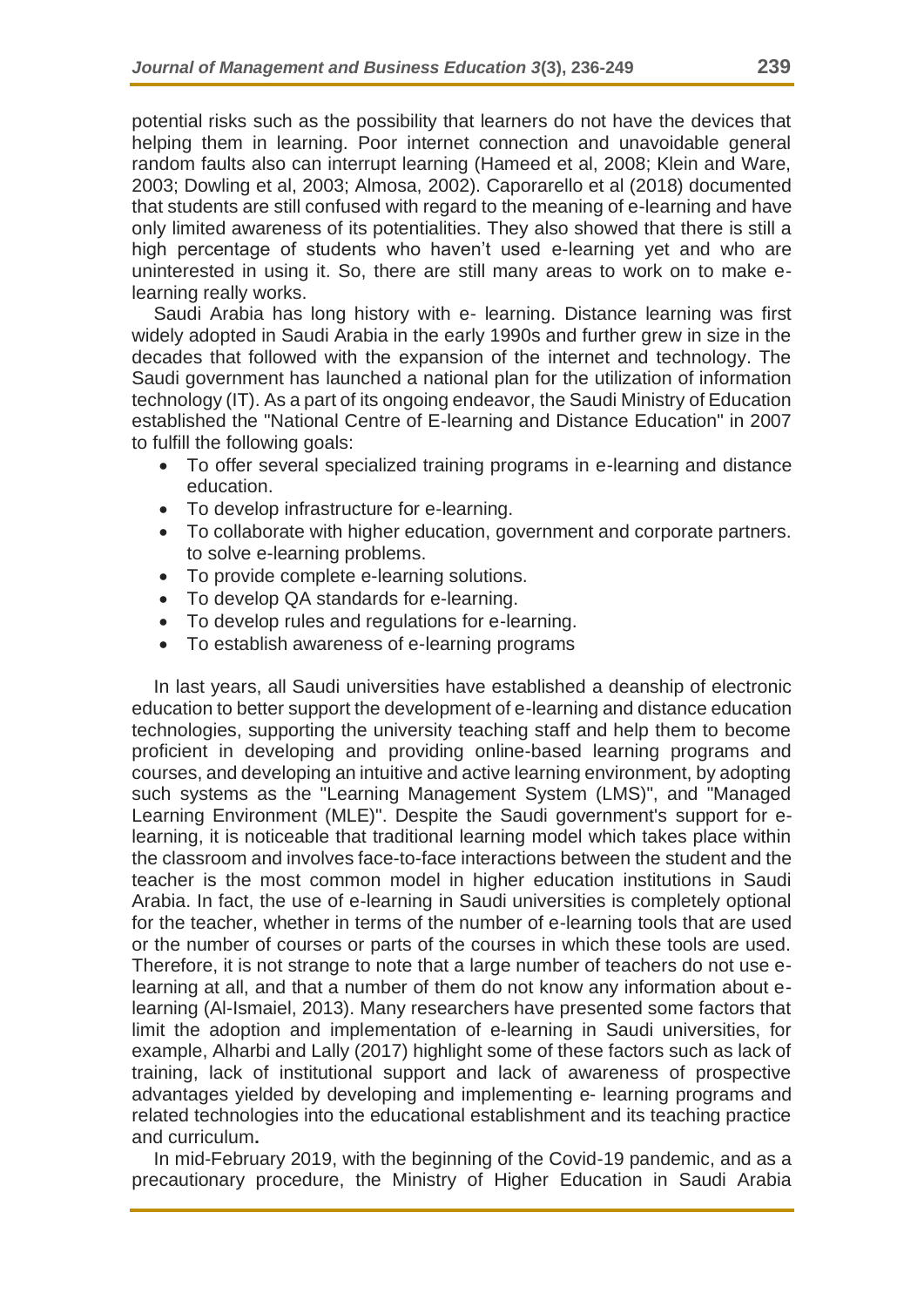decided to completely stop traditional education that take place in a classroom or face-to-face environment and replace it with e-learning through virtual classes. This decision made the implementation of e-learning mandatory and not optional, as was the case before the pandemic regardless of the teachers and students' willingness or capabilities to deal with this model of learning on a large scale. This is a unique situation where same students dealt with two systems of education in the same semester, the traditional learning system before stop attending university and the e- learning system after stop attending university, which makes the students in a position in which they can compare these two systems. Therefore, this study aims to get insights about perceptions of accounting students in Saudi universities after the implementation of the e-learning system, and do these students perceive that the e-learning system has advantages over the traditional education system that they were used before? To answer the questions raised, Section 2 of this study examines extant literature on the students' perception of e- learning. Section 3 explains the research method used in this study and Section 4 reports the result of the study, while Section 5 is conclusions and recommendations

## **LITERATURE REVIEW**

The students' perceptions of e-learning have gained considerable attention from researchers in several countries. The study of Keller and Cernerud (2002) examined students' perceptions of e-learning in Sweden context. The main conclusion from the study was that the strategy of implementing the e-learning system at the university influenced the students' perceptions more than the individuals background variables such as gender, age, previous knowledge of computers, attitudes to new technology and learning styles. In United Kingdom, Boyle et al. (2003) reported that the use of the WebCT was able to reduce the failure rate facing the university in the programming course. They indicate that blended learning web tool was able to improve students' performance in the examination. Dowling et al. (2003) examined whether the learning outcomes of students differ in traditional face-to-face lecture/tutorial teaching model and hybrid flexible delivery model for accounting information system course in USA context. The authors found that students' overall course grade and final exam grade are significantly positive for the hybrid section after controlling for prior academic performance, age, gender, mode of study, and campus location. However, the midterm exam grade is significantly negative for the hybrid section. The authors discussed that the students may need time to adapt to the hybrid course. Love and Fry (2006) studied students' perceptions of the extent to which a Virtual Learning Environment (VLE) supports, or indeed enhances, their learning experiences. The study was conducted among first year, undergraduate accounting students at a UK business school that adopts the commercially provided VLE, Blackboard. The findings revealed that students perceived tutors to be using the VLE simply as an 'online textbook', resulting, at best, in the use of the VLE as a 'safety net'. The findings also suggested that taught sessions were perceived as adding little or no value to the VLE provision.

Wells et al. (2008) argued that the use of technology in educational settings can help in the achievement of learning outcomes. Nevertheless, in their empirical study of students' attitudes towards face-to-face and online learning in New Zealand, they revealed that there were no significant differences between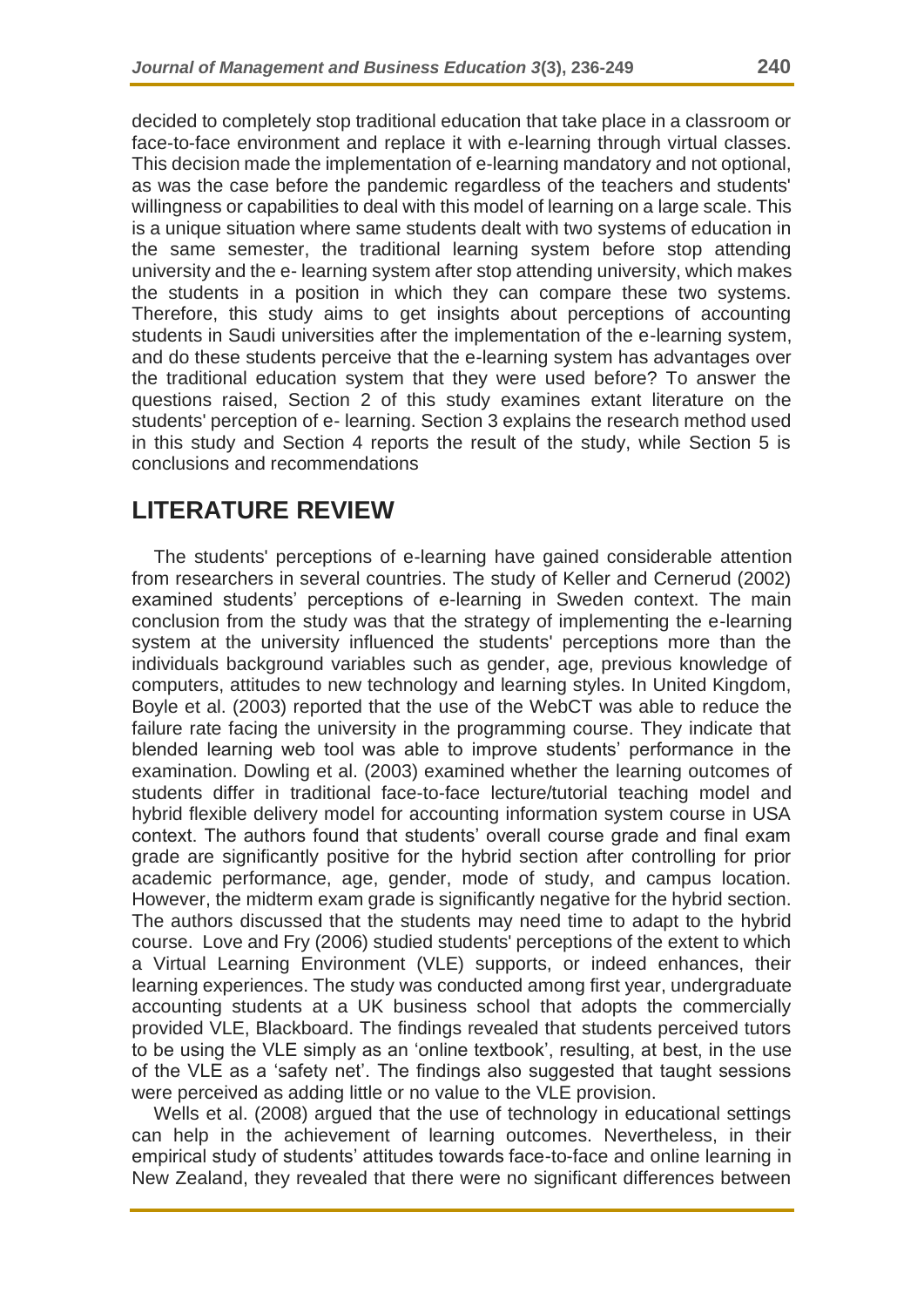face-to-face or online learning options and preference for online learning technology between male and female students studying first-year accounting. Both these groups, as their findings proposed found the face-to-face learning mode effective and students were quite motivated by this traditional mode of delivery. Based on the responses from students enrolled in online learning courses in Taiwan, Sun et al. (2008) identified seven critical factors that influence online learners' satisfaction; instructor attitude, computer anxiety, course flexibility, perceived usefulness, course quality, perceived ease of use, and diversity of assessment. Keller et al. (2009) compared students' performance in traditional and hybrid section of the principles of managerial accounting course after controlling for other factors that could affect student performance. The authors found that academic performance of hybrid section was not significantly different from the traditional section after controlling for prerequisite course grade, gender, transfer, and SAT score. In a UK study, Basioudis and de Lange (2009) investigated the impact of design features of Blackboard used as a Web-based Learning Environment (WBLE) in teaching undergraduate accounting students. Their findings showed that student satisfaction with the use of a WBLE was associated with five design features or variables. These features include usefulness and availability of lecture notes, online assessment, model answers, and online chat. Buzzetto-More (2008) examined students' perceptions of various e-learning components in USA. The results indicated that students have found course websites to be helpful resources that enhance the understanding of course content. The examination of individual e-learning components indicated that students responded favorably to most available features. The strongest preference noted in this study was towards the online submission of assignments, with students overwhelmingly noting that they like having the ability to check their assignment grades online.

Tselios (2011) studied the use of digital video clips in teaching the International Financial Reporting Standards (IFRS) course in USA. The study discovered that it has attracted more students' attention and engagement in the class. The students were also exposed to preparing video clips in collaboration with renowned accounting practitioners and they were able to complete the tasks with the technological assistance. It was not only benefiting the students' learning in the classroom, but also, has assisted the educators in making the IFRS class livelier and enhance students' development of knowledge and skills. Almarabeh (2014) found that the students of the university of Jordan are highly qualified to use e- learning system and have sufficient awareness of benefits of this system. The results revealed that the perceived usefulness and perceived ease of use are factors that directly affect students' attitudes toward using e- learning system, whereas the perceived usefulness is the strongest and most significant determinant of students' attitude towards using. Du (2011) examined whether a blended course that introduced lower-level education online learned by students before they come into class and after class online assignments and online discussions enhances student performance for an introductory principles of accounting course. The results show that the above designed blended course improves the student final examination/course performance through in-depth in class activities after controlling for prior GPA, math grade, gender, transfer, homework grade, online quiz grade, and in-class exercise grade.

Delaney et al. (2015) analyzed the effect of student-related variables on student perceptions on the integration of blended learning at the beginning and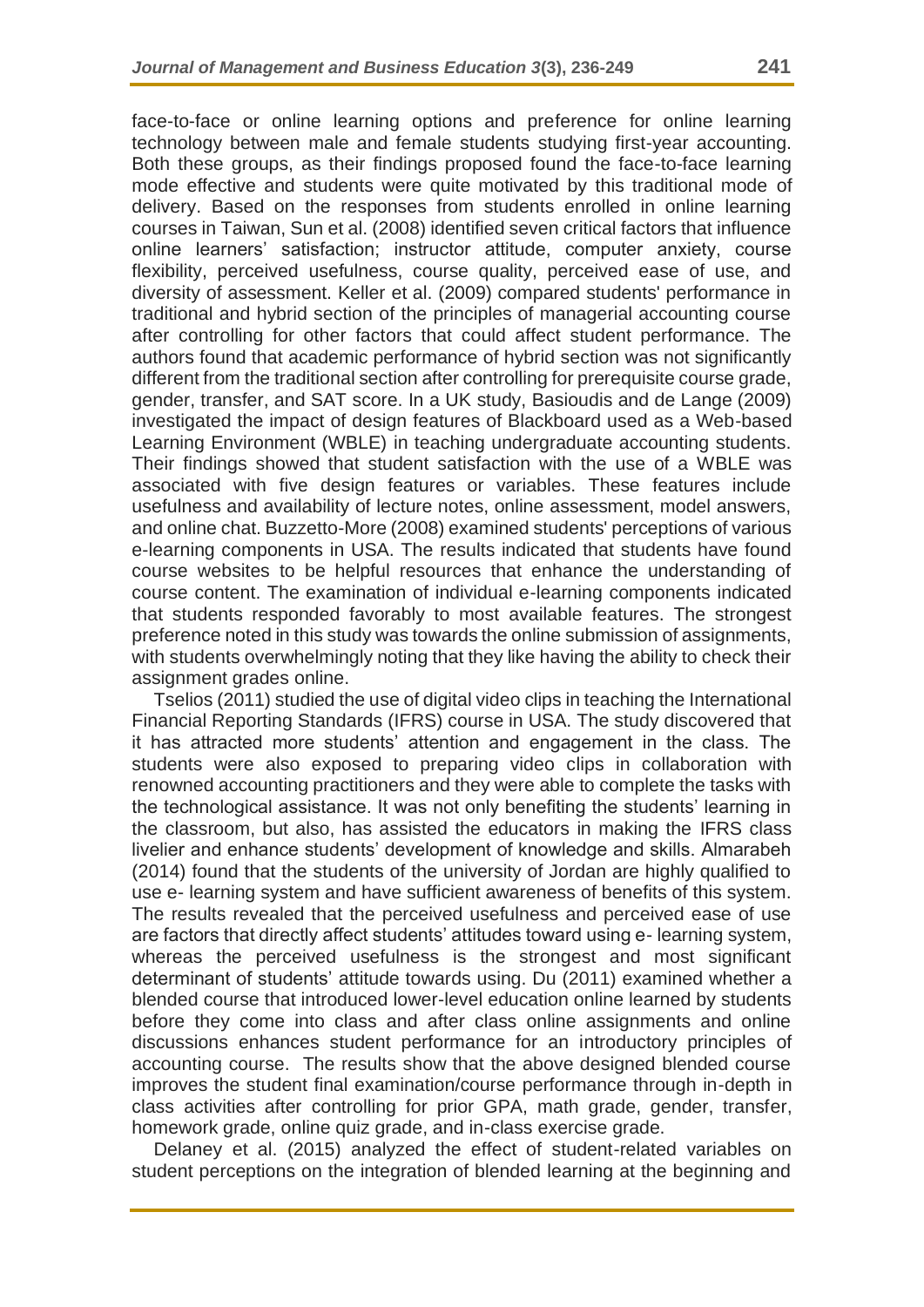end of semester and their learning outcomes. The findings revealed that the learning experience throughout the semester affects the students' perceptions on blended learning at the end of the semester and their perceived performance in both mid and final exams. No relationship was found between prior accounting knowledge and blended learning; however, a positive relationship was found between prior computer knowledge and blended learning. Nor and Kasim (2015) investigated the usage of blend space among the educator and the accounting students in the public sector accounting course in Malaysia. They discovered that the frequency of using blend space among the accounting students was influenced by the assessment and the familiarity in using it. The factors contributing to the usage of blend space were also identified, namely, ease of use, usefulness, familiarity of use and students' attitude to use it. Trabulsi (2018) aimed to measure the accounting students' attitudes toward the traditional (e.g., face-to-face lecture) and modern teaching methods (e.g. audio, graphics, search mechanisms) in Saudi Arabia. The study found that the students' attitudes toward traditional and modern teaching methods are positive, whereas the attitude of modern teaching method was more than traditional method. Herrador-Alcaide et al. (2019) examined whether students' perceptions of the virtual learning environment and of their own skills could have some type of effect on their overall satisfaction in Spain. A significant finding was that students with a high positive perception of their generic skills are also satisfied with the learning process and with the virtual learning environment.

# **RESEARCH METHOD**

#### **Instrument development**

This study is a cross-sectional survey that sought to collect field data on accounting students' perception of the benefits of e- learning in Saudi universities. The questionnaire consisted of three sections. The first section gathered demographic information such as gender, age, semester and experience in using e-learning. The second section asked the respondents' views on the benefits of the e- leaning. The questions were designed using five-point Likert Scales so that the students' perceptions of the benefits of e- leaning could be easily determined. A five-point Likert Scale anchored at 1 for strongly disagree and 5 for strongly agree is used for items operationalizing all the constructs. The survey instrument measures the students' perception of the benefits of e- learning through 6 basic aspects, namely:

1. The e- learning is easy to understand and use.

2. The use of e- learning has increased flexibility in my study of accounting courses.

3. The use of e- learning has facilitated my study of accounting courses.

4.The use of e- learning has improved my communication with teachers.

5.The use of e- learning has improved my communication with other students.

6. The use of e- learning has improved my possibilities to solve problems connected to my study of accounting courses.

These aspects were identified after reviewing recent studies that examined students' perception of e-learning (e.g., Herrador-Alcaide et al., 2019; Wondemetegegn, 2017; Nor and Kasim, 2015; Rooyen, 2015; Keller and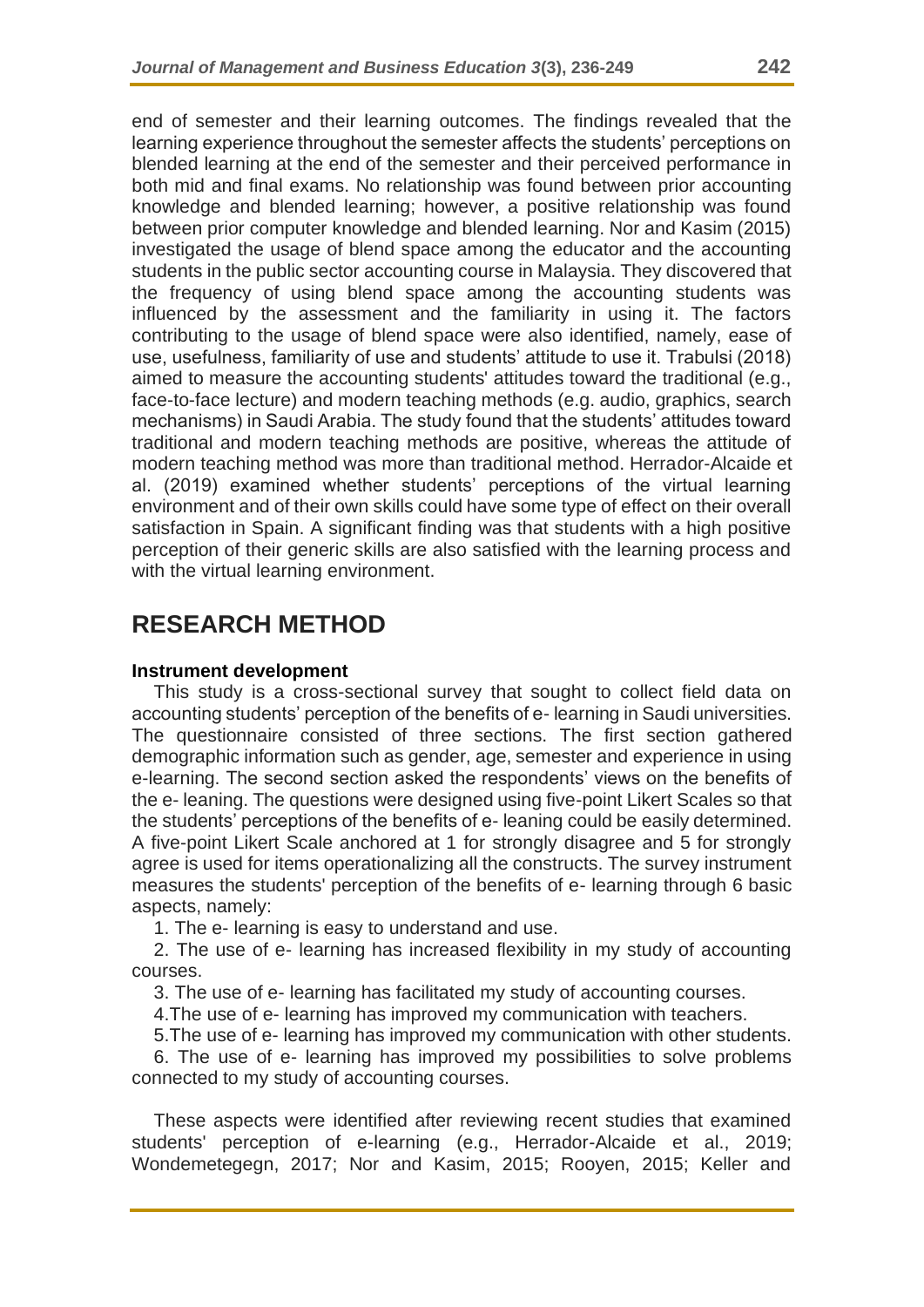Cernerud, 2002). In the third section, the students were asked to state the most important advantage and disadvantage (only one of each) in their opinion related to the use of a e- learning in their learning. They were asked to use their own words. To ensure content validity, the survey instrument was vetted by four academics with expertise in the e- learning in three universities in Saudi Arabia. Based on their recommendations, some amendments were made on the questionnaire to improve its clarity.

### **Sample**

The sample of this study comprised of 106 accounting students from Umm Al-Qura University in Makkah Al-Mukarramah, which is considered one of the oldest and largest Saudi universities. The study focused only on students who have some experience in dealing with the e-learning system at least for two semesters prior to conducting the study. This criterion was met by 163 students. These 163 students received the questionnaire and an informative letter through the WhatsApp application in the second half of April 2019 and they asked to answer the questionnaire and resend it within ten days. Out of 163 distributed questionnaires, 106 questionnaires were returned, representing a response rate equal to 65%. Demographic profiles of the respondents are shown in Table I. As shown in Table 1, the sample is distributed almost equally between male and female students. The majority of the participants (59.4 per cent) are between 20 and 25 years old. The sample is distributed among students of the fourth, sixth and eighth levels, as the study was conducted at the end of the second semester. In the second semester, registration is usually opened for students of the second, fourth, sixth and eighth levels. Because the criterion for participation in the study is the availability of experience in dealing with e-learning at least for two semesters prior to conducting the study, so the study was limited to students of the fourth, sixth and eighth levels. 98 of participants (94.5 %) have low or medium experience in using e-learning. This is because the traditional learning model that has been taken place in a classroom or face-to-face environment is the common model in Saudi universities with the use of e-learning as a supplement to traditional training by some teachers and in some parts of the courses. Occasionally, use of the e- learning depends on the teacher's interest and thus varied between different courses. Thus, there were students and teachers not having any contact with e- learning.

| <b>Category</b> | <b>Scale</b> | $N = 106(100\%)$ |
|-----------------|--------------|------------------|
| Gender          | Male         | 51 (48 %)        |
|                 | Female       | 55 (52 %)        |
| Age             | Under 20     | 39 (36.8 %)      |
|                 | $20 - 25$    | 63 (59.4 %)      |
|                 | $25 - 30$    | $4(3.8\%)$       |
| Semester        | 4th-level    | 28 (26.4 %)      |
|                 | 6th-level    | 41 (38.7 %)      |
|                 | 8th-level    | 37 (34.9 %)      |

**Table 1**. Demographic Profiles of The Participants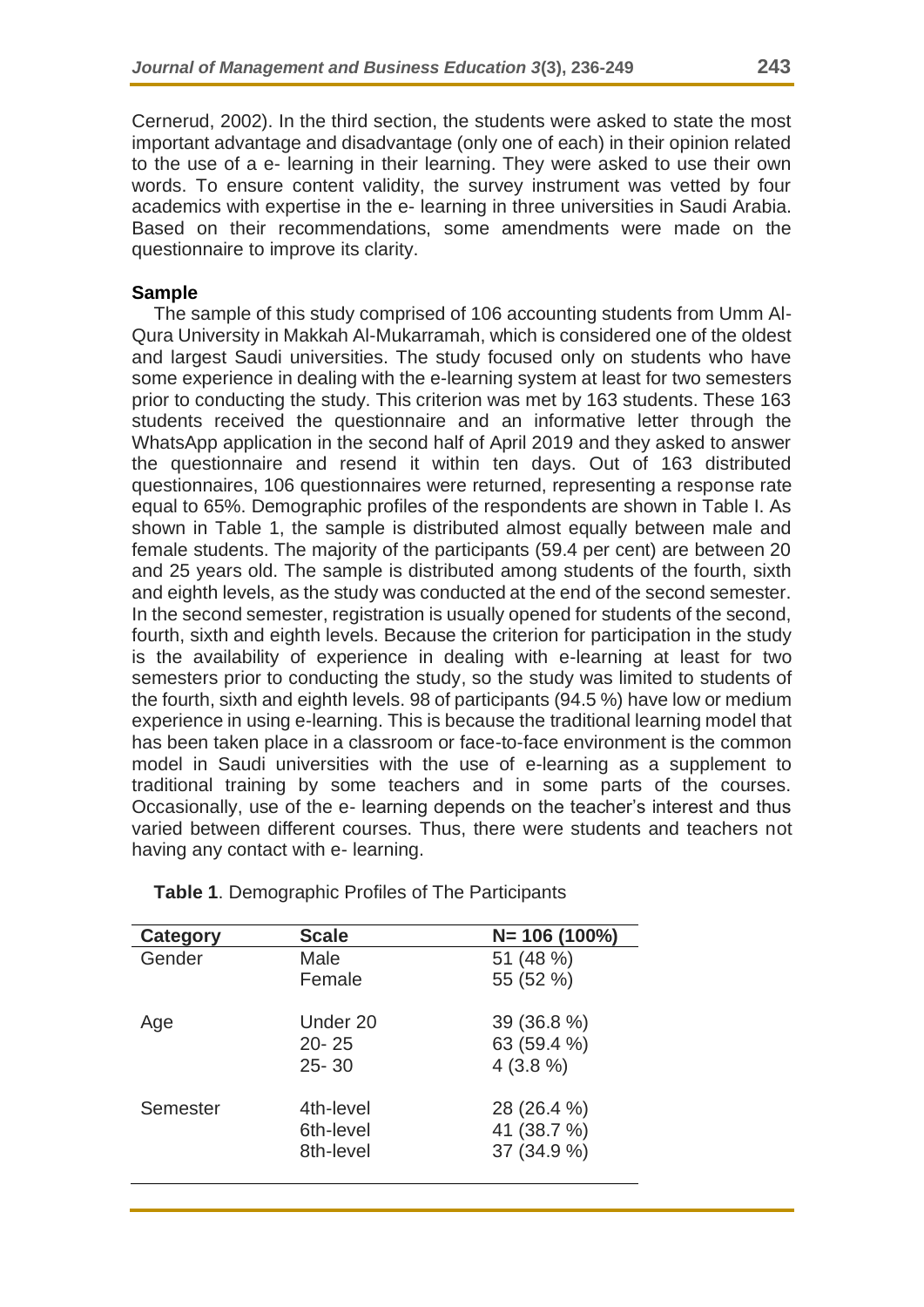| Experience in    | Low experience    | 72 (67.9 %) |
|------------------|-------------------|-------------|
| using e-learning | Medium experience | 26 (24.6 %) |
|                  | High experience   | $8(7.5\%)$  |

## **RESULTS**

#### **Students perceptions of e- learning**

A descriptive analysis was conducted to describe respondents' ratings for the perceived benefits of e- learning. The results for perceived benefits of e- learning are presented in Table 2. From Table 2, considering that both strongly agree and agree represent together the respondents' agreement with the statement of the benefits of e- learning, it is clearly evident that the only statement that got the agreement of the majority of the respondents is the ease of understanding and using e-learning. 73 (representing 68 %) of respondent perceive that the elearning system is easy to understand and use. This finding may be due to the elearning deanship at the Umm Al-Qura university has provided a large number of training courses on the use of e-learning in recent years to the students and teachers as a part of the university's strategy to encourage e-learning. On the other hand, the rest of the statements did not get high agreement from the majority of the respondents. 40 (representing 37.7 %) of respondents agreed that the use of e-learning increased flexibility in their study of accounting courses, 34 (representing 32 %) of respondents agreed that the use of the e- learning facilitated their study of accounting courses, 34 (representing 32 %) of respondents agreed that the use of the e- learning improved their communication with teachers, 20 (representing 18.8 %) of respondents agreed that the use of the e- learning improved their communication with other students and 18 (representing 17 %) of respondents agreed that the use of e- learning improved their possibilities to solve problems connected to the study of accounting courses.

| <b>Table 2.</b> Felceptions of Respondents About the Benefits of E- Learning |                 |                 |                |         |          |  |
|------------------------------------------------------------------------------|-----------------|-----------------|----------------|---------|----------|--|
|                                                                              | Strongly        | <b>Disagree</b> | Undecided      | Agree   | Strongly |  |
| Benefits' statements                                                         | <b>Disagree</b> |                 |                |         | Agree    |  |
| The e-learning is easy to understand and use                                 | 9               | 17              | $\overline{7}$ | 49      | 24       |  |
|                                                                              | 8.5             | 16.1            | 6.6            | 46.2    | 22.6     |  |
|                                                                              | percent         | percent         | percent        | percent | percent  |  |
| The use of e-learning has increased flexibility                              | 14              | 46              | 6              | 21      | 19       |  |
| in my study of accounting courses                                            | 13.2            | 43.4            | 5.7            | 19.8    | 17.9     |  |
|                                                                              | Percent         | percent         | percent        | percent | percent  |  |
| The use of e-learning has facilitated my study                               | 27              | 36              | 9              | 18      | 16       |  |
| of accounting courses                                                        | 25.5            | 33.9            | 8.6            | 16.9    | 15.1     |  |
|                                                                              | percent         | percent         | percent        | percent | Percent  |  |
| The use of e- learning has improved my                                       | 33              | 28              | 11             | 13      | 21       |  |
| communication with teachers                                                  | 31.1            | 26.4            | 10.4           | 12.3    | 19.8     |  |
|                                                                              | percent         | percent         | percent        | percent | Percent  |  |
| The use of e- learning has improved my                                       | 34              | 46              | 6              | 11      | 9        |  |
| communication with other students                                            | 32.1            | 43.4            | 5.7            | 10.4    | 8.4      |  |
|                                                                              | percent         | percent         | percent        | percent | Percent  |  |
| The use of e- learning has improved my                                       | 33              | 52              | 3              | 8       | 10       |  |
| possibilities to solve problems connected to                                 | 31.1            | 49.1            | 2.8            | 7.5     | 9.5      |  |
| my study of accounting courses                                               | percent         | percent         | percent        | percent | percent  |  |
|                                                                              |                 |                 |                |         |          |  |

#### **Table 2.** Perceptions of Respondents About the Benefits of E- Learning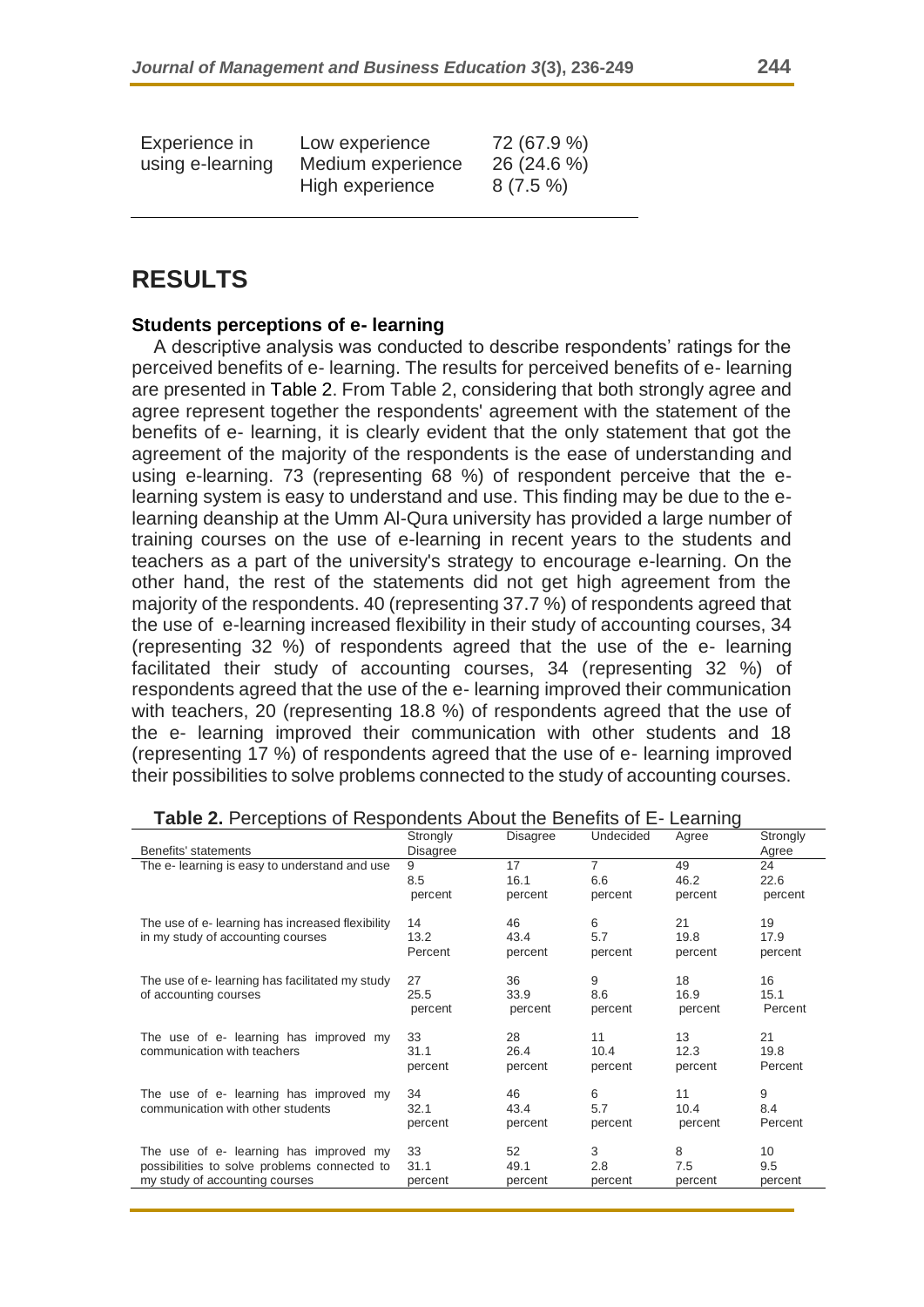#### **Advantage and disadvantage of e- learning**

The written qualitative information was classified into main categories. The proportion of students stating the most important advantage and disadvantage was calculated for each category to determine the most important advantages and the most important disadvantages from the students' point of view. With respect to advantages, male students did not specify any advantage of elearning, unlike female students who mentioned that the most important advantage of e-learning is the ability to learn from home without having to go to university. This may be due to the fact that the Saudi society is a conservative society, and therefore, there are some restrictions that limit the freedom of women to move outside home alone. On the other hand, both male and female students have agreed that the most important disadvantages of e-learning are:

- Lack of human contact (68 % of respondents). The students mentioned that working with e- learning does not give the real contact between student and teacher. It is easier to misunderstand the teacher if you do not see the teacher face to face, when you cannot sense that he looks into your eyes.
- Technical problems (63 %). The e- learning platform is slow and tricky. You should try hard to connect to e- learning platform, even after the call, the communication is usually interrupted during the lectures.
- Too much dependence on computers (48 %)

A number of students do not have computers at all, even those who have computers, their devices are not modern enough to operate the e- learning platform, which forced them to enter through the mobile. The dependence on the mobile makes is difficult to take advantage of e- learning platform. If you do not have a modern computer at home you still have to go to university.

In general, the results of this study refer to weakness in the perceptions of accounting students in Saudi universities of the benefits of e-learning and preference for the traditional model of education that relies on learning face to face in class. The low perception of the benefits of e- learning may be due to elearning being pushed as a technology solution in order to continue educational process during a covid- 19 pandemic. This has resulted in a sudden change in the learning model without adequate preparation for students. Over time, students may become more accustomed to dealing with this learning model and then may become more aware of its benefits. Dowling et al. (2003) examined whether the learning outcomes of students differ in traditional face-to-face lecture/tutorial teaching model and hybrid flexible delivery model and found that students' overall course grade and final exam grade are significantly positive for the hybrid section. However, the midterm exam grade is significantly negative for the hybrid section. The authors discussed that the students may need time to adapt to the hybrid course. Delaney et al. (2015) found that the learning experience throughout the semester affects the students' perceptions on blended learning at the end of the semester and their perceived performance in both mid and final exams. Research by a variety of scholars in e- learning have established that students' benefit from e-learning depends not only on the quality of the learning package, but also on preparing students to deal with this package and scope of support given to these students (Simonson et al. 2012). The researcher proposes that, in order to be successful in future, in addition to technology, e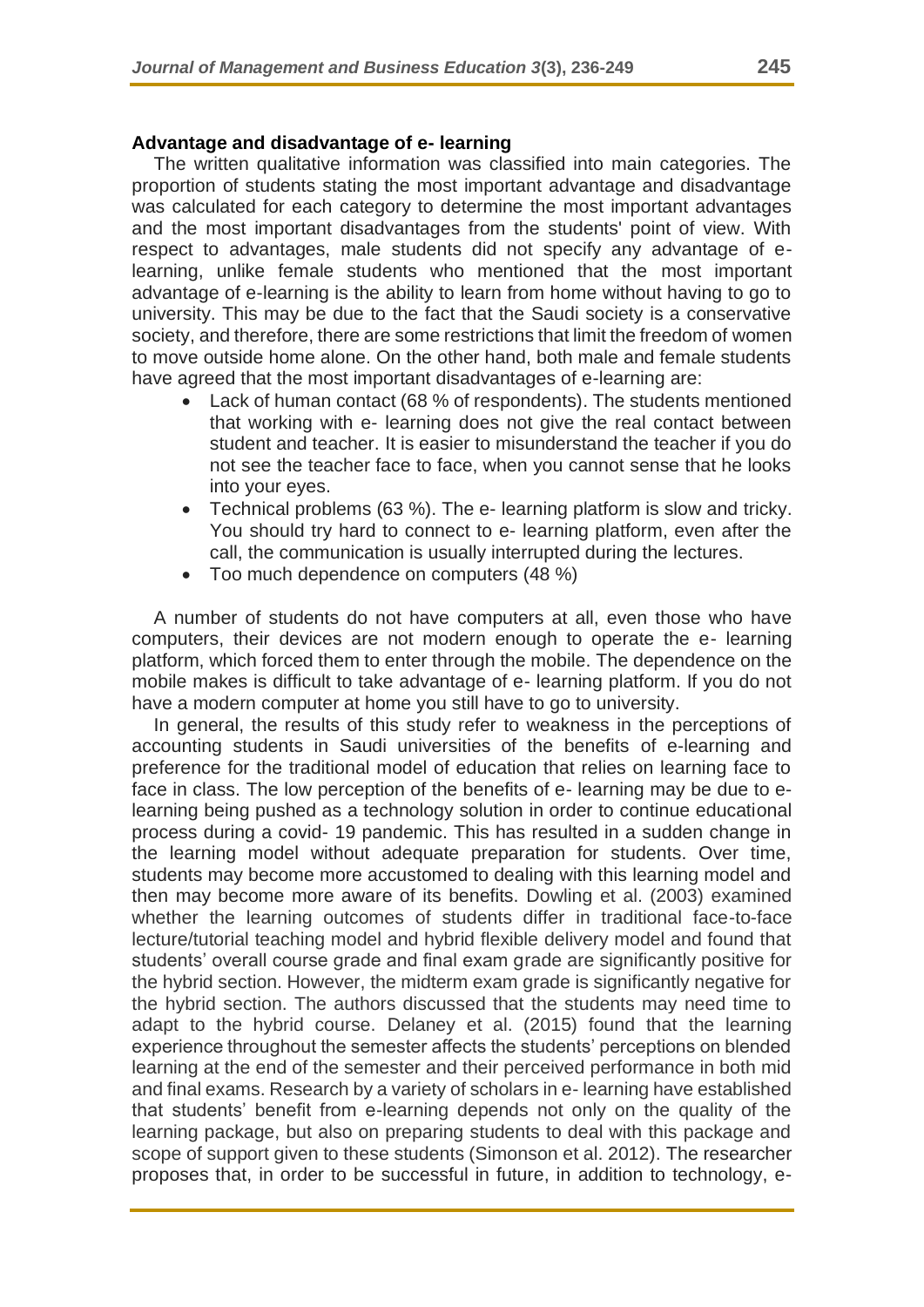learning has to deliver the high perception of quality pedagogical teaching and learning material. A well-designed e-learning system should have customized learning content, which is developed in the appropriate language with the right amount of interactivity, and delivered in the right format to be able to support the quality perception of learners. If learners perceive the learning experience to be of high quality, then they would be more satisfied with the content and would be more likely to adopt and advocate the system in future.

# **CONCLUSION AND LIMITATIONS**

Despite the Saudi government's support for e-learning, it is noticeable that traditional learning model which takes place within the classroom and involves face-to-face interactions between the student and the teacher is the most common model in higher education institutions in Saudi Arabia. In fact, the use of e-learning in Saudi universities is completely optional for the teacher, whether in terms of the number of e-learning tools that are used or the number of courses or parts of the courses in which these tools are used. with the beginning of the Covid-19 pandemic, and as a precautionary procedure, the Ministry of Higher Education in Saudi Arabia decided to completely stop traditional education that take place in a classroom or face-to-face environment and replace it with elearning through virtual classes. This decision made the implementation of elearning mandatory and not optional, as was the case before the pandemic regardless of the teachers and students' willingness or capabilities to deal with this model of learning on a large scale. This is a unique situation where same students dealt with two systems of education in the same semester, the traditional learning system before stop attending university and the e- learning system after stop attending university, which makes the students in a position in which they can compare these two systems. Therefore, this study aimed to get insights about perceptions of accounting students in Saudi universities after the implementation of the e-learning system, and do these students perceive that the e-learning system has advantages over the traditional education system that they were used before.

The findings of the study revealed that majority of the accounting students expressed that they did not benefit from e-learning, either in increasing flexibility in their study of accounting courses, facilitating their study of accounting courses, improving their communication with teachers, improving their communication with other students or improving their possibilities to solve problems connected to the study of accounting courses. The majority of students have agreed that the most important disadvantages of e-learning are: lack of human contact, the technical problems and too much dependence on computers. In general, students indicated that they prefer a traditional education system that depends on face-toface communication over the e-learning system.

This study provides preliminary evidence of students 'opinions on the elearning system after the Saudi Ministry of Higher Education's decision to implement it as one of the precautionary procedures during the Corona pandemic. However, at the time of carrying out this study, all the respondents were switched from studying fully through the traditional classroom setting to studying fully through e- learning setting. Therefore, students' lack of familiarity with e-learning may have an impact on the results. by the time a similar study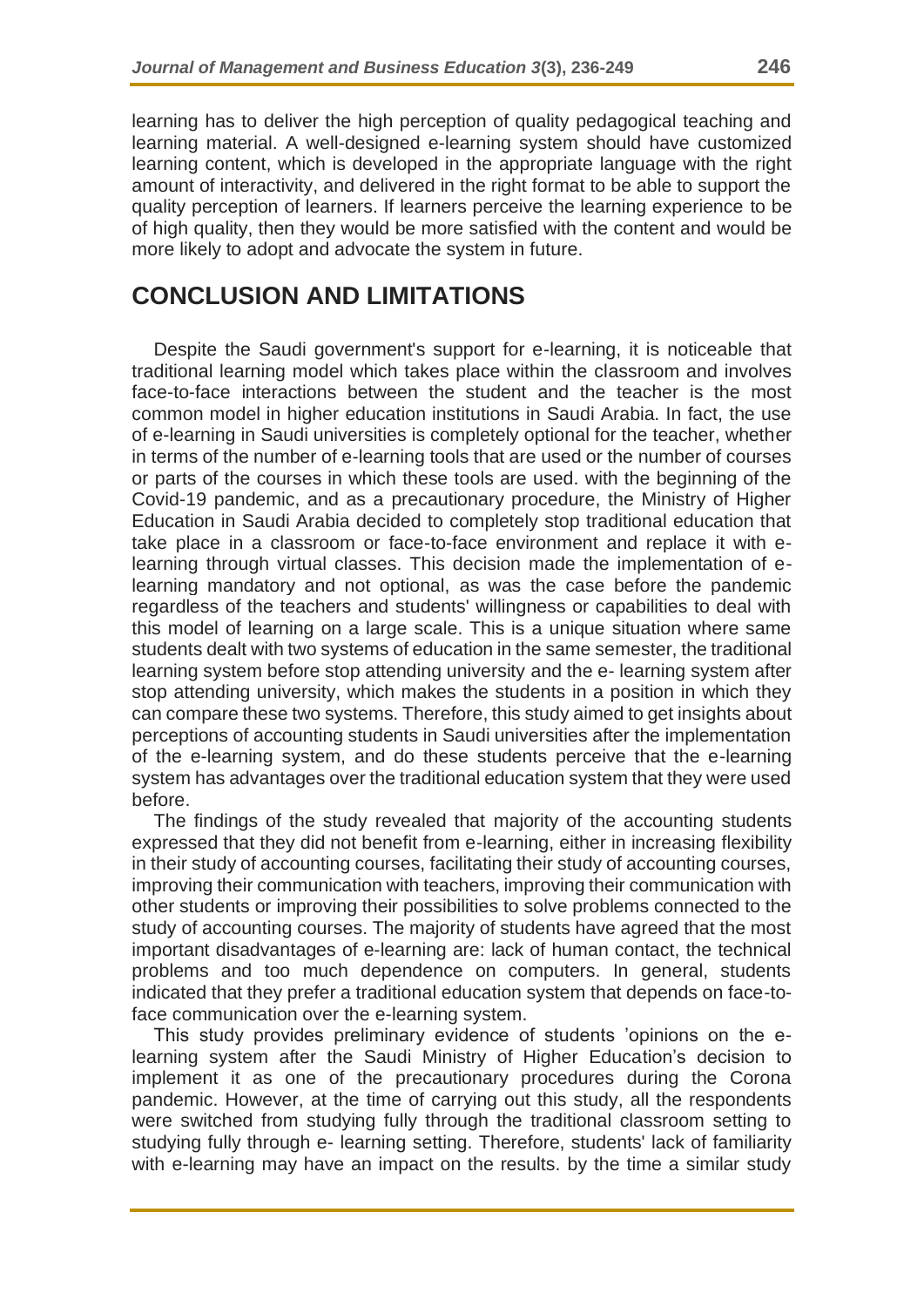might be done, if the Saudi universities decide to continue to rely on e-learning on a larger scale to augment their teaching and learning activities, the views expressed might not necessary be the same as found out in this study, Another limitation of the study is that the sample may not represent the whole population of universities students. Therefore, further studies may want to validate this finding with students of different universities in the country. Also, the study investigated only students' perception and utilization of technology for learning, using self-report questionnaire as primary data collection instrument and did not examine the perception of teachers in comparative manner against students. Therefore, the perception of teachers in comparative manner against students may be the area of research in the future.

# **REFERENCES**

- Algahtani, A. (2011). Evaluating the effectiveness of the E-learning experience in some universities in Saudi Arabia from male students' perceptions, Durham theses, Durham University.
- Aljawrneh, S. (2020). Reviewing and exploring innovative ubiquitous learning tools in higher education. *Journal of Computing in Higher Education*, 32(1), 57–73
- Alharbi, O. & Lally, V. (2017). Adoption of E- learning in Saudi Arabian university education: Three factors affecting educators. *European Journal of Open Education and E-learning Studies*, 2(2), 63-85.
- Almarabeh, T. (2014). Students' perceptions of E-learning at the university of Jordan. *International Journal of Emerging Technologies in Learning*, 9(3), 31- 35.
- Ali, G. & Magalhaes, R. (2008). Barriers to implementing El-earning: a Kuwaiti case study. *International Journal of Training and Development*, 12(1),36–5.
- Almosa, A. (2002). Use of computer in education. (2nd ed), Riyadh: Future Education Library .
- Amer, T. (2007). E-learning and Education. Cairo: Dar Alshehab publication.
- Arkorful, V. & Abaidoo, N. (2014). The role of e-Learning, the advantages and disadvantages of its adoption in higher education. *International Journal of Education and Research*, 2(3), 397-410.
- Basak, S., Wotto, M., & Belanger, P. (2018). E-learning, M-learning and Dlearning: Conceptual definition and comparative analysis. *E-Learning and Digital Media,* 15(4)*, 191-216.*
- Basioudis, I. & de Lange, P. (2009). An assessment of the learning benefits of using a web-based learning environment when teaching accounting. *Advances in Accounting*, 25(1), 13-19 .
- Bates, A. (2005). Technology, e-learning and distance education (2nd ed.). New York: Routledge.
- Birch, D. & Volkov, M. (2007). Assessment of online reflections: engaging english second language (ESL) students. *Australasian Journal of Educational Technology*, 23(3), 291–306.
- Boyle, T., Bradley, C., Chalk, P., Jones, R., & Pickard, P. (2003). Using blended learning to improve student success rates in learning to program. *Journal of Educational Media*, 28(2/3), 165–178.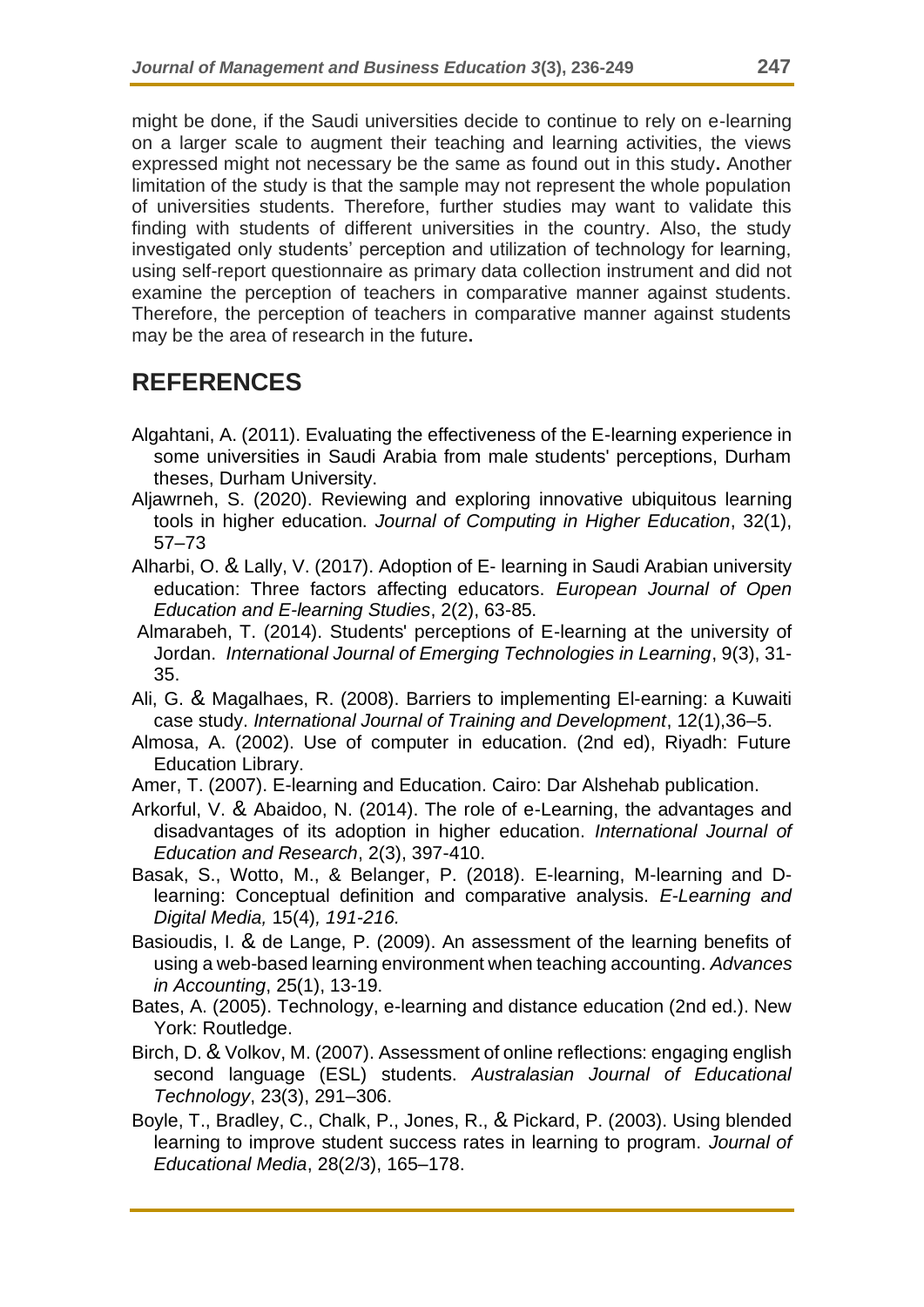- Buzzetto-More, M. (2008). Student perceptions of various E-Learning components. *Interdisciplinary Journal of E-Learning and Learning Objects*, 4(1), 113-134.
- Caporarello L., Manzoni B., & Bigi M. (2018). E-learning Effectiveness from a Students' Perspective: An Empirical Study. *Digital Technology and Organizational Change,* 23(2), 163-172.
- Delaney, D., McManus, L. & Ng, C. (2015). First Year Accounting Students' Perceptions of Blended Learning. *Business Education & Accreditation*, 7(2), 9- 23.
- Dowling, C., Godfrey, J. & Gyles N. (2003). Do hybrid flexible delivery teaching methods improve accounting students' learning outcomes. *Accounting Education: An International Journal*, 12(4), 373-391 .
- Du, C. (2011). A comparison of traditional and blended learning in introductory principles of accounting course. *American Journal of Business Education*, 4(9), 1-10.
- Garrison, D. & Vaughan, N. (2008). Blended learning in higher education: framework, principles, and guidelines. San Francisco, CA: John Wiley & Sons.
- Hameed, S., Badii, A. & Cullen, A. (2008). Effective e-learning integration with traditional learning in a blended learning environment. European and Mediterranean conference on information system.
- Herrador-Alcaide, T., Hernández-Solís, M. & Galván, R. (2019). Feelings of satisfaction in mature students of financial accounting in a virtual learning environment: an experience of measurement in higher education. *International Journal of Educational Technology in Higher Education*, 16(1), 1-19.
- Keller, C. & Cernerud, L. (2002). Students' Perceptions of E-learning in university education. *Journal of Educational Media*, 27(1/2), 55-67.
- Keller, J., Hassell, J., Webber, S. & Johnson, J. (2009). A comparison of academic performance in traditional and hybrid sections of introductory managerial accounting. *Journal of Accounting Education*, 27(3), 147-154 .
- Klein, D. & Ware, M. (2003). E-learning: new opportunities in continuing professional development. *Learned publishing*, 16(1), 34-46 .
- Liu, Y. & Wang, H. (2009). A comparative study on E-learning technologies and products: from the East to the West. *Systems Research and Behavioral Science*, 26(2), 191–209 .
- Love, N. & Fry, N. (2006). Accounting students' perceptions of a virtual learning environment: Springboard or safety net. *Journal of [Accounting Education](https://www.tandfonline.com/toc/raed20/current)*, 15(2), 151-166.
- Mastilak, C. (2012). First-day strategies for millennial students in introductory accounting courses: It's all fun and games until something gets learned. *Journal of Education for Business*, 87(1), 48-51.
- Mayes, T. (2002). Pedagogy, lifelong learning and ICT: A discussion paper for the Scottish forum on lifelong learning. *Journal of Instructional Science and Technology*, 5(1), 3-18.
- Nor, A. & Kasim, N. (2015). Blended learning web tool usage among accounting students: A Malaysian perspective. *Procedia Economics and Finance*, 31(2), 170 – 185.
- Rooyen, A. (2015). Distance education accounting students' perceptions of social media integration. *Procedia - Social and Behavioral Sciences*, 176, 444 – 450.